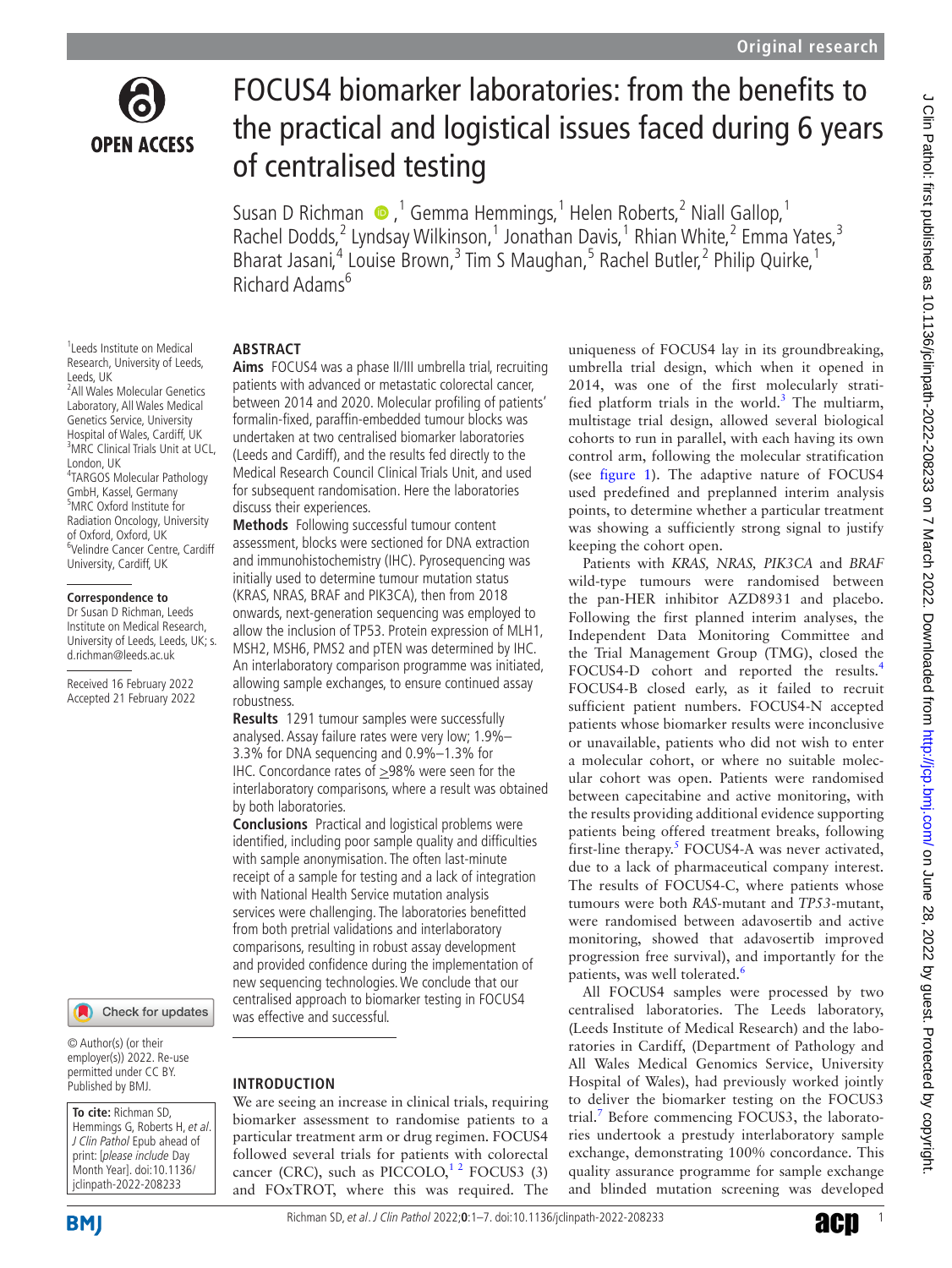

<span id="page-1-0"></span>**Figure 1** FOCUS4 trial schema. \*The molecular cohorts shown here are in a molecular hierarchical order, from left to right. AM, active monitoring; CRC, colorectal cancer; FFPE, formalin-fixed, paraffin-embedded; IHC, immunohistochemistry; P, placebo; PFS, progression-free survival; OS, overall survival.

further, prior to FOCUS4 opening to recruitment, to include immunohistochemistry (IHC). Ninety-seven metastatic CRC (mCRC) samples were processed in both laboratories, according to FOCUS4 protocols, ensuring processing pipelines were optimised, and pyrosequencing and IHC in both laboratories would yield concordant results. Two samples (2.1%) gave discrepant pyrosequencing results, likely due to tumour heterogeneity, as the laboratories used different sections of each block for DNA extraction. The few pTEN IHC discrepancies and mismatch repair (MMR) IHC discrepancies were resolved following joint review.

Laboratory teams are often the forgotten stakeholder, in terms of the rollout and running of a multi-national clinical trial. Throughout FOCUS4, the laboratories worked together to provide interlaboratory comparison data and constructive feedback to the Medical Research Council Clinical Trials Unit (MRCCTU) and provided an insightful viewpoint to monthly TMG meetings.

Here, we present the results of the joint laboratory analyses and interlaboratory comparisons and discuss the benefits of centralised testing, and the practical and logistical issues encountered during FOCUS4.

# **MATERIALS AND METHODS**

The trial recruited participants until March 2020, when it was closed because of the COVID-19 pandemic, just before its

scheduled closure date of July 2020. Follow-up continued until October 2020 and results were reported elsewhere.<sup>4-6</sup>

# **Participants**

Patients were eligible for trial registration, if aged  $\geq 18$ , and presenting with newly diagnosed, mCRC. 103 hospitals opened to recruitment across the UK, with 88 registering at least one patient. During 16 weeks of induction chemotherapy, eligible patients were registered and a representative formalin-fixed, paraffin-embedded (FFPE) tumour block retrieved from Histopathology, and forwarded to one of the centralised testing laboratories. All patients provided informed consent, for biomarker testing on their sample.

# **FFPE tumour sample processing-1**

Tumour blocks were sectioned, with the top section being H&E-stained, using standard laboratory procedures. Additional sections were taken for DNA extraction and IHC. Each H&E was reviewed, to confirm the presence of sufficient tumour tissue, and an area for macro-dissection was highlighted.

# Pyrosequencing

DNA extraction was carried out in Leeds using the QIAamp DNA extraction Kit, and in Cardiff using the EZ1 DNA tissue kit (Qiagen, Manchester, UK), according to the manufacturer's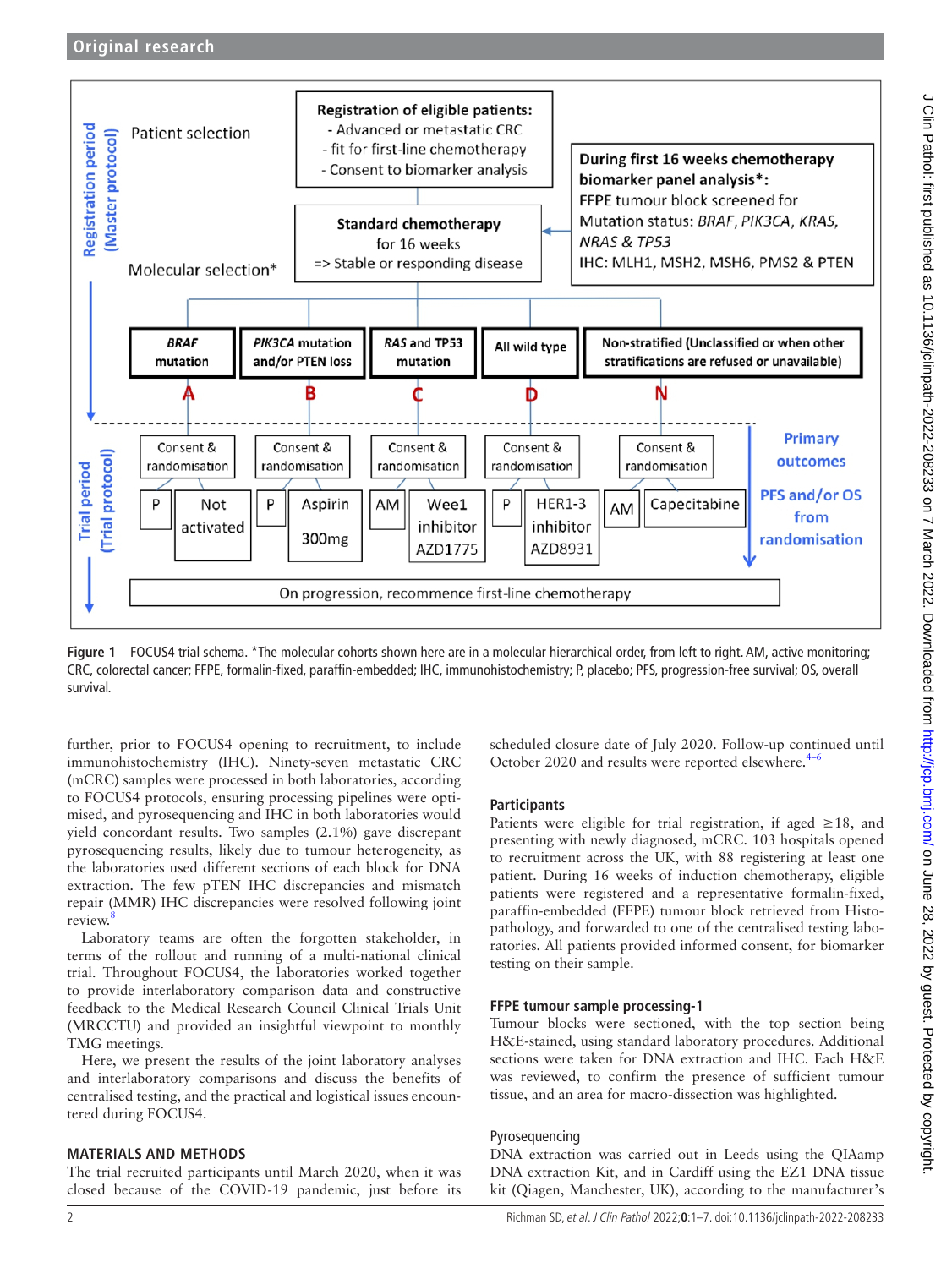instructions. Pyrosequencing was undertaken using the Pyro-Mark Q96 (Qiagen, Manchester, UK), analysing mutation hotspots within *KRAS* codons 12, 13, 61 and 146; *NRAS* codons 12, 13 and 61; *BRAF* codon 600 and *PIK3CA* codons 542, 545–6 and 1047. Appropriate positive and negative controls were included in each run. The programmes were analysed by trained personnel, and results uploaded directly to the FOCUS4 trial MACRO database.

# Immunohistochemistry

Five markers were assessed by IHC, on a DAKO Autostainer Link 48 (DAKO, Ely, UK), using preprogrammed protocols. Readyto-use antibodies (IR079, IR085 and IR086) were used to assess MLH1, MSH2 and MSH6, respectively. DAKO PMS2 (M3674) and pTEN (M3627) were used at predetermined dilutions (1/40 and 1/100, respectively). Tumours were deemed proficient MMR, if the tumour nuclei stained positively for MLH1, MSH2, MSH6 and PMS2. If all the tumour nuclei were negative for one or two of these proteins, the tumour was classified as deficient MMR. As a positive, internal control, evidence of staining in stromal cells and infiltrating lymphocytes was required. Constitutive pTEN staining was expected in the tumour cytoplasm. Each tumour was classed as either 'positive', where there was retention of staining or 'negative' where there was no evidence of staining. Example images can be seen elsewhere.<sup>[8](#page-5-6)</sup> Results were uploaded directly to the FOCUS4 trial MACRO database.

# **FFPE tumour sample processing-2**

From 2018 onwards, an amended processing pipeline was implemented, due to the opening of the FOCUS4-C randomisation.<sup>6</sup> Pyrosequencing was unsuitable for assessing the mutational status of *TP53*, so next-generation sequencing (NGS) was employed. In advance of this technology shift, interlaboratory validations were undertaken, with the results being presented here.

Due to the low weekly recruitment numbers,  $(n<10)$ , it was deemed cost-ineffective to continue running the NGS platform in Leeds. Furthermore, the Cardiff National Health Service Histopathology laboratory could no longer support the demands of the trial, so all sequencing analysis was undertaken in Cardiff, and all IHC was undertaken in Leeds, as previously described. FFPE blocks continued to be sent to their originally allocated biomarker laboratory. Blocks arriving in Cardiff, were forwarded to Leeds for sectioning and subsequent H&E assessment. The annotated H&E section, plus unstained sections were shipped to Cardiff, for DNA extraction and NGS. During this period, where NGS was performed in a single laboratory, Cardiff participated in appropriate External Quality Assurance schemes. On trial closure, all FFPE tumour blocks were transferred to the Wales Cancer Bank for long-term storage, under their own ethics.

# Next-generation sequencing

The GeneRead Clinically Relevant Mutation panel (Qiagen, Manchester), interrogates a panel of 24 genes. GeneReadDNA Targeted Panels V2 was used, according to the manufacturer's instructions. A bioinformatics pipeline was designed to determine the mutation status of each tumour sample for *KRAS, NRAS, BRAF, PIK3CA* and *TP53*. This filtered known polymorphisms and sequencing artefacts; any remaining variants present at >5% allele frequency were viewed in the Integrated Genomics Viewer ([https://igv.org\)](https://igv.org). The actionability of variants was based on FOCUS4 guidelines, with variant investigations involving review in databases such as COSMIC [\(https://cancer.](https://cancer.sanger.ac.uk/cosmic) [sanger.ac.uk/cosmic\)](https://cancer.sanger.ac.uk/cosmic), literature review, and the use of protein prediction software performed as necessary to determine the actionability of variants. Registered Clinical Scientists assessed all variants, and results uploaded directly to the FOCUS4 trial MACRO database.

# **Interlaboratory exchanges**

For the duration of the trial, the laboratories undertook interlaboratory exchanges, twice each year, where samples were swapped between the two laboratories, to allow retrospective sequencing in both, and the resultant sequencing data compared. Initially only pyrosequencing was used, but from August 2016, NGS was also incorporated as both laboratories were moving to this platform.

# **Lessons learned**

Following the trial closure, the biomarker teams had the opportunity to reflect on their experiences, as one of the Trial stakeholders.<sup>9</sup> Here we discuss the sample processing pipeline successes, and identify issues which TMGs ought to take into consideration at the early planning stages of future clinical trials.

# **RESULTS**

# **Sample processing**

Between January 2014 and March 2020, 1434 patients were registered, and FFPE tumour blocks from 1402 patients sent to either of the centralised laboratories. Four samples were lost in the post, and of the 1398 FFPE blocks received, 581 were resections, and the remaining 817 were biopsies. Almost 80 FFPE blocks contained insufficient tumour material for profiling. 1291 tumour samples underwent successful molecular profiling (defined as sequencing, by either pyrosequencing or NGS, plus IHC), comprising 569 resections and 722 biopsies.

# **Sequencing results**

The sequencing data are summarised in [table](#page-2-0) 1. Mutation rates for each gene were as expected. Most samples yielded a result, as

<span id="page-2-0"></span>

| Table 1           | Overall sequencing results, obtained by both laboratories |             |              |              |              |  |
|-------------------|-----------------------------------------------------------|-------------|--------------|--------------|--------------|--|
|                   | <b>BRAF</b>                                               | <b>KRAS</b> | NRAS         | PIK3CA       | <b>TP53</b>  |  |
| Mutation detected | 125(9.7%)                                                 | 666 (51.6%) | 72 (5.6%)    | 179 (13.9%)  | 481 (37.3%)  |  |
| Wildtype          | 1135 (87.9%)                                              | 598 (46.3%) | 1192 (92.3%) | 1066 (82.6%) | 229 (17.7%)  |  |
| Failed samples    | $28(2.2\%)$                                               | 24 (1.9%)   | $25(1.9\%)$  | 43 (3.3%)    | $19(2.6\%)$  |  |
| Not tested        | $2(0.2\%)$                                                | $2(0.2\%)$  | $1(0.1\%)$   | $2(0.2\%)$   | 1 (0.1%)     |  |
| Missing data      | $1(0.1\%)$                                                | $1(0.1\%)$  | $1(0.1\%)$   | $1(0.1\%)$   | 561 (43.4%)* |  |

The breakdown of sequencing results by gene, and outcome for the 1291 tumour samples that were sequenced in either the Leeds or Cardiff laboratories between January 2014 and March 2020.

\*As testing of TP53 mutation status only began in 2017, the 561 samples that had been sequenced prior to this date, were not eligible for TP53 mutation screening, hence the large amount of missing data indicated here.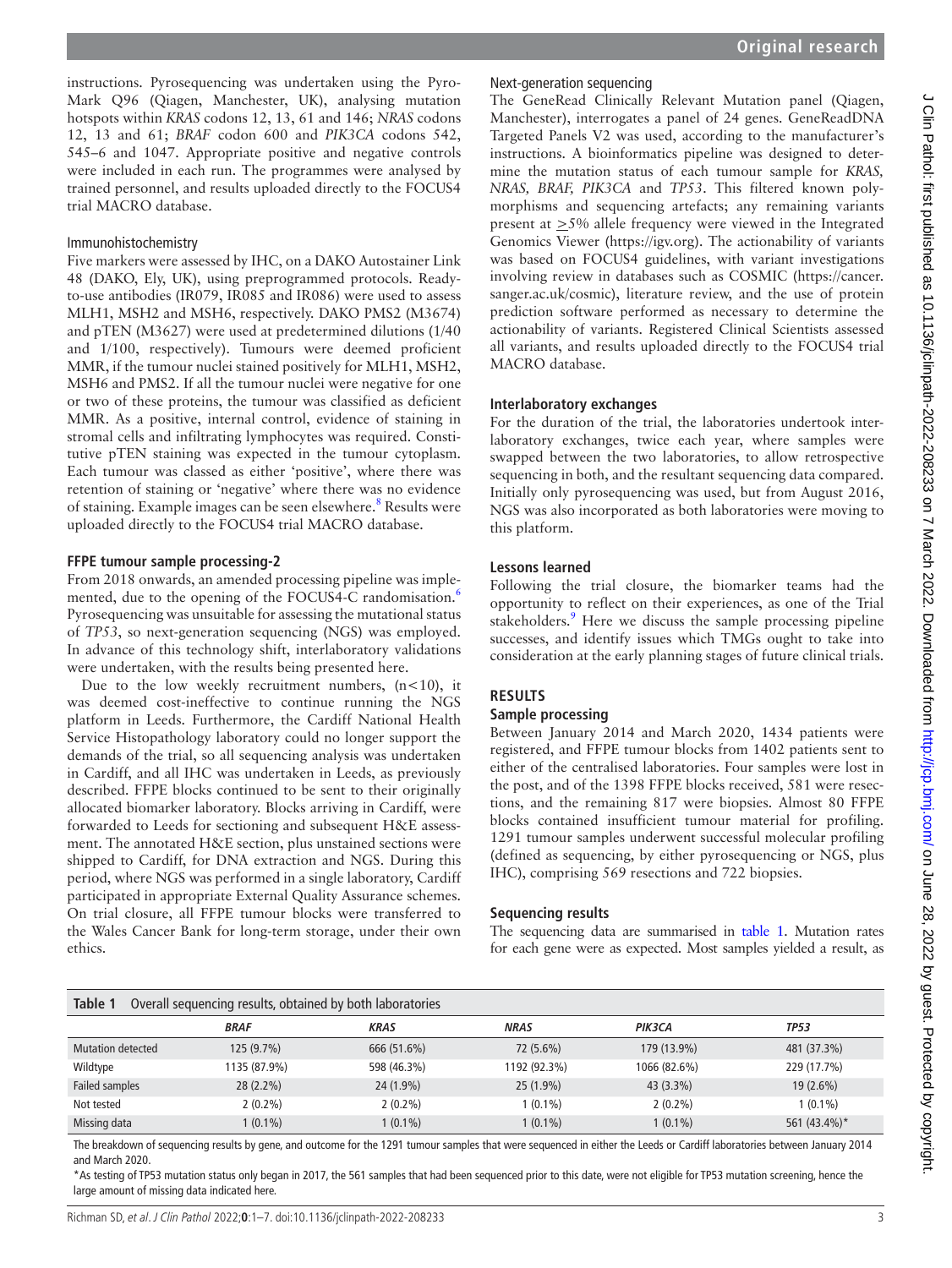<span id="page-3-0"></span>

|            | <b>Table 2</b> The breakdown of the immunohistochemical analyses |
|------------|------------------------------------------------------------------|
| undertaken |                                                                  |

|                                   | PTEN         | MMR proteins (MLH1, MSH2,<br>MSH6 and PMS2) |  |  |
|-----------------------------------|--------------|---------------------------------------------|--|--|
| Protein(s) expression<br>observed | 1169 (90.5%) | 1222 (94.6%)                                |  |  |
| Loss of protein<br>expression     | 91 (7.2%)    | 33 (2.7%)                                   |  |  |
| Failed samples                    | $11(0.9\%)$  | $16(1.3\%)$                                 |  |  |
| Could not be tested               | 20 (1.5%)    | 20 (1.5%)                                   |  |  |

For each protein, the result was reported as either expression, or loss of expression. samples which could not be tested included, but were not limited to, those which were received in the laboratory following the COVID-19 lockdown of March 2020, and those where a tissue mega-block was received, rather than a standard size FFPE tissue block, which was unsuitable for testing on the Autostainer. FFPE, formalin-fixed, paraffin-embedded; MMR, mismatch repair.

highlighted by the low assay failure rates; 2.2% for *BRAF*; 1.9% for *KRAS*; 1.9% for *NRAS*; 3.3% for *PIK3CA* and 2.6% for *TP53*. Missing data were recorded for only one sample, with the exception of *TP53*, which was only added to the sequencing panel when FOCUS4-C was opened, by which time, a large number of samples had already been processed, without *TP53* sequencing.

## **IHC results**

Each tumour was assessed for the expression of pTEN, MLH1, MSH2, MSH6 and PMS2, [\(table](#page-3-0) 2). 90.5% of the assessed tumours retained expression of pTEN, with only 7.2% displaying complete loss of expression. As expected for this cohort of aCRC patients, only 2.7% of tumours displayed loss of expression of one or two MMR proteins. Again, very low assay failures rates were observed, with between 0.9% and 1.3% of tumours failing to pass stringent quality controls. These included insufficient tumour material on the slide to allow assessment, either due to cutting through the tumour in the block, or the tissue failing to adhere adequately to the slide during staining. On very rare occasions, the slide failed to stain on the Autostainer.

# **Results of interlaboratory comparisons**

Sample-swap 1 (May 2015) involved both laboratories sequencing 31 tumour samples. Each was subjected to eight

individual assays; *KRAS* codons 12 and 13, 61 and 146; *NRAS* codons 12&13 and 61; *BRAF* codon 600 and *PIK3CA* exons 9 and 20, totaling 248 separate results. 244/248 (98%) were concordant between the two laboratories. The discrepancies were jointly reviewed, and shown to be due to low-level variants, which were missed in one of the laboratories.

Sample-swap 2 (September 2015) involved swapping three samples, with 23 of the 24 separate assays (96%) being concordant. Joint review resolved the discrepancy.

Sample-swap 3 (March 2016) involved swapping six samples. 46 of the 48 separate assays (98%) were concordant. One discrepancy was seen in the naming convention of a complex mutation in *KRAS* codon 12&13 (c.34\_35delinsTT in one laboratory, and 'atypical' in the other), and one discrepancy was seen in *PIK3CA* exon 9 (it was only detected in one laboratory). It is worth noting that not the same DNA aliquot was used in each laboratory, as each laboratory sectioned and processed the block, as per FOCUS4 protocols.

Sample-swap 4 (August 2016) involved swapping six samples. The three sent from Cardiff were initially assessed there by pyrosequencing, then validated by both pyrosequencing and NGS in Leeds. The three samples sent from Leeds were assessed initially by pyrosequencing, then analysed by both pyrosequencing and NGS in Cardiff. 100% concordance was seen (see [table](#page-3-1) 3).

Sample-swap 5 (May 2017) involved swapping ten samples. Each laboratory provided five samples, which had undergone both pyrosequencing and NGS. The results were validated using NGS at the receiving laboratory. For the five samples sent from Cardiff to Leeds, there was 100% concordance between all three results. Of the samples sent from Leeds to Cardiff, and which were successfully sequenced, there was 100% concordance between platforms and laboratories. Variant allele frequencies were very similar between laboratories (see [table](#page-4-0) 4). The two samples reported as 'failed' on NGS, did so because of low sequencing coverage.

# **DISCUSSION**

During the FOCUS4 trial, each laboratory received, processed and reported results for several hundred samples. Working closely together prior to the first patient entering the trial, the laboratories were able to optimise all assays. These optimisations

<span id="page-3-1"></span>

| Table 3   | Summary of the on-trial sample swap between Leeds and Cardiff, run in August 2016 |                                              |                                                                    |  |  |
|-----------|-----------------------------------------------------------------------------------|----------------------------------------------|--------------------------------------------------------------------|--|--|
| Sample ID | Cardiff pyrosequencing (VAF)                                                      | Leeds pyrosequencing (VAF)                   | Leeds NGS (VAF)                                                    |  |  |
| Sample 1  | KRAS c.35G>T (36%)                                                                | KRAS c.35G>T (34%)                           | KRAS c.35G>T (28%)<br>TP53 c.215C>G (41%)                          |  |  |
| Sample 2  | BRAF c.1799T>A (22%)                                                              | BRAF c.1799T>A (29%)                         | BRAF c.1799T>A (21%)<br>TP53 c.215C>G (72%)<br>TP53 c.796G>C (25%) |  |  |
| Sample 3  | BRAF c.1799T>A (15%)                                                              | BRAF c.1799T>A (22%)                         | BRAF c.1799T>A (14%)<br>TP53 c.215C>G (64%)<br>TP53 c.524G>A (16%) |  |  |
| Sample ID | Leeds pyrosequencing (VAF)                                                        | Cardiff pyrosequencing (VAF)                 | Cardiff NGS (VAF)                                                  |  |  |
| Sample 4  | BRAF c.1799T>A (52%)                                                              | BRAF c.1799T>A (50%)                         | BRAF c.1799T>A (50%)<br>TP53 c.844C>T (68%)                        |  |  |
| Sample 5  | KRAS c.35G>A (42%)<br>PIK3CA c.1633G>A (51%)                                      | KRAS c.35G>A (55%)<br>PIK3CA c.1633G>A (41%) | KRAS c.35G>A (36%)<br>PIK3CA c.1633G>A (50%)                       |  |  |
| Sample 6  | KRAS c.436G>A (72%)                                                               | KRAS c.436G>A (100%)                         | KRAS c.436G>A (72%)<br>TP53 c.832C>T (66%)                         |  |  |

The *TP53* mutations detected by NGS are outside the scope of the pyrosequencing assay panel, so not detected by the latter assay. NGS, next-generation sequencing; VAF, variant allele frequency.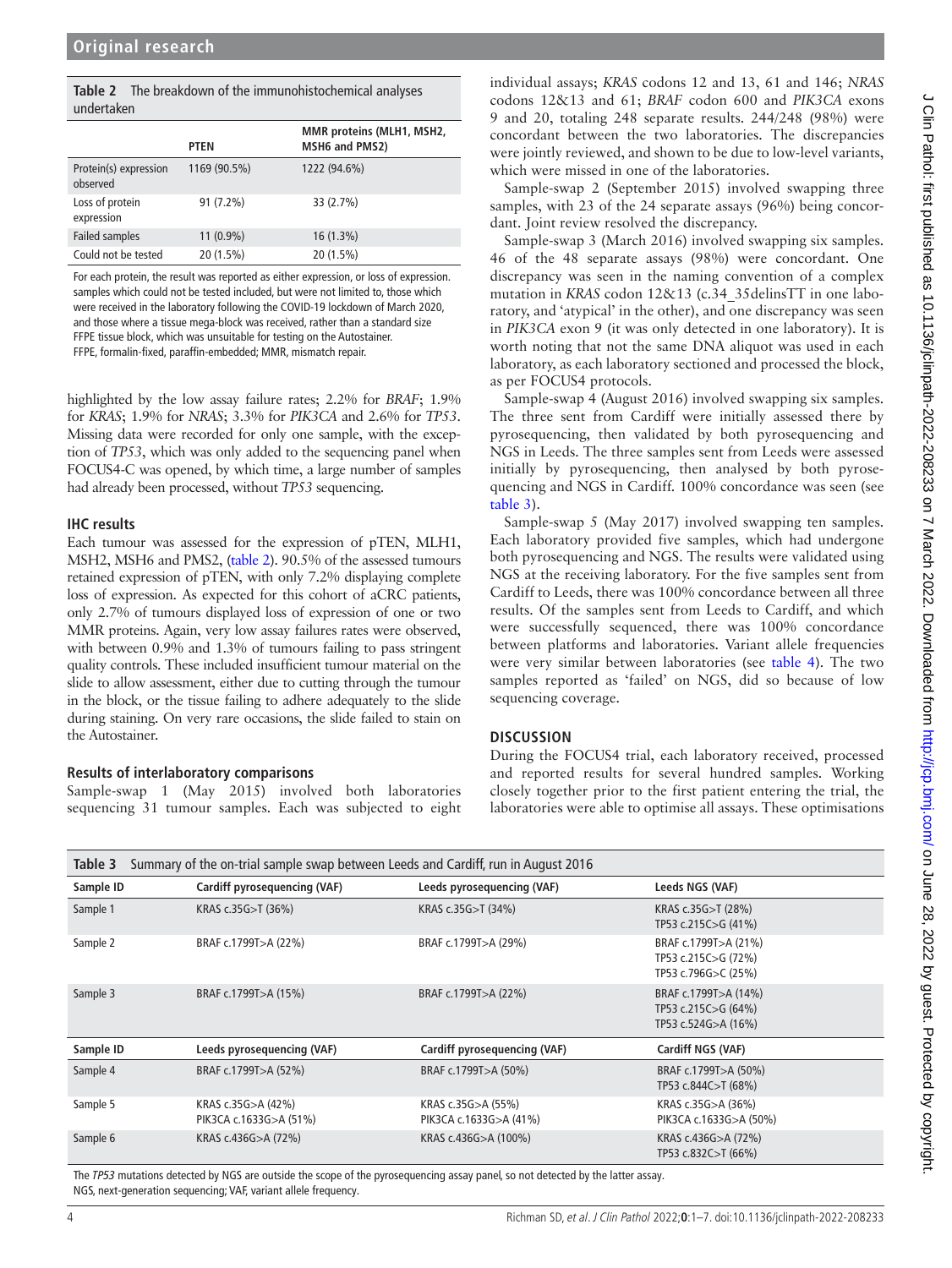<span id="page-4-0"></span>

| Summary of the final on-trial sample swap between Leeds and Cardiff, run in May 2017<br>Table 4 |                                               |                                                                                            |                                                                                            |  |
|-------------------------------------------------------------------------------------------------|-----------------------------------------------|--------------------------------------------------------------------------------------------|--------------------------------------------------------------------------------------------|--|
| Sample ID                                                                                       | Cardiff pyrosequencing (VAF)                  | Cardiff NGS (VAF)                                                                          | Leeds NGS (VAF)                                                                            |  |
| Sample 1                                                                                        | BRAF c.1798 1799delGTinsAA (~50%)             | BRAF c.1798 1799delGTinsAA (48%)                                                           | BRAF c.1798G>A<br>BRAF c.1799T>A (49%)*                                                    |  |
| Sample 2                                                                                        | BRAF c.1798 1799delGTinsAA (~66%)             | BRAF c.1798 1799delGTinsAA (66%)                                                           | BRAF c.1798G>A<br>BRAF c.1799T>A (65%)*                                                    |  |
| Sample 3                                                                                        | KRAS c.35G>A (25%)<br>PIK3CA c.3140A>G (37%)  | KRAS c.35G>A (15%)<br>PIK3CA c.3140A>G (22%)<br>TP53 c.215C>G (67%)<br>TP53 c.475G>C (28%) | KRAS c.35G>A (12%)<br>PIK3CA c.3140A>G (17%)<br>TP53 c.215C>G (66%)<br>TP53 c.475G>C (27%) |  |
| Sample 4                                                                                        | KRAS c.35G>T (31%)                            | KRAS c.35G>T (21%)                                                                         | KRAS c.35G>T (17%)                                                                         |  |
| Sample 5                                                                                        | Pyrosequencing not performed on this samplet  | TP53 c.215C>T (99%)<br>TP53 c.380C>T (25%)<br>TP53 c.701A>G (14%)<br>TP53 c.994-1G>T (6%)  | TP53 c.215C>T (99%)<br>TP53 c.380C>T (15%)<br>TP53 c.701A>G (29%)<br>TP53 c.994-1G>T (10%) |  |
| Sample ID                                                                                       | Leeds pyrosequencing (VAF)                    | Leeds NGS result (VAF)                                                                     | Cardiff NGS result (VAF)                                                                   |  |
| Sample 6                                                                                        | KRAS c.34G>T (52%)<br>PIK3CA c.1633G>A (48%)  | KRAS c.34G>T (39%)<br>PIK3CA c.1633G>A (43%)                                               | NGS failed due to low coverage                                                             |  |
| Sample 7                                                                                        | KRAS c.35G>A (45%)                            | KRAS c.35G>A (30%)<br>TP53 c.797G>A (32%)                                                  | KRAS c.35G>A (35%)<br>TP53 c.797G>A (41%)                                                  |  |
| Sample 8                                                                                        | KRAS c.436G>A (30%)<br>PIK3CA c.1634A>C (13%) | NGS failed due to low coverage                                                             | NGS failed due to low coverage                                                             |  |
| Sample 9                                                                                        | KRAS c.35G>A (33%)                            | KRAS c.35G>A (29%)<br>TP53 c.637C>T (60%)<br>TP53 c.215C>G (100%)                          | KRAS c.35G>A (22%)<br>TP53 c.637C>T (56%)<br>TP53 c.215C>G (100%)                          |  |
| Sample 10                                                                                       | KRAS c.34G>T (38%)                            | KRAS c.34G>T (28%)<br>PIK3CA c.363C>T (47%)<br>TP53 c.637C>T (60%)                         | KRAS c.34G>T (30%)<br>PIK3CA c.363C>T (46%)<br>TP53 c.637C>T (62%)                         |  |

\*These two adjacent mutations can also be called as a single mutation, as was the case in Cardiff.

†No pyrosequencing was undertaken on this sample, as it was not a FOCUS4 patient sample, and local testing in Cardiff had switched to NGS, for routine diagnostic testing. The TP53 mutations detected by NGS are outside the scope of the pyrosequencing assay panel, so not detected by the latter assay.

NGS, next-generation sequencing; VAF, variant allele frequency.

were critical to the smooth running of the centralised testing strategy that FOCUS4 employed. The close working relationship between laboratories continued throughout the trial, with interlaboratory sample swaps ensuring ongoing quality assurance of assay protocols. Each laboratory communicated directly with Data and Trial Managers at the MRCCTU, enabling realtime sample tracking. Individuals from each laboratory sat on the TMG, which facilitated direct communication regarding any issues, as and when they arose.

Both laboratories encountered the issue of poor sample quality. Almost 80 tumour blocks contained insufficient tumour tissue for processing. It is likely that Histopathology departments receiving block requests simply forwarded them to the biomarker laboratories, without adequate Pathology review. Often the accompanying Pathology report provided details of local sequencing and IHC, which had depleted the tissue, but this was not identified at the time of the request. Each block, still had to be booked in at each laboratory, resulting in wasted technician-time and the necessary request for additional material caused delays in reporting the results. We strongly recommend that a Pathology review is implemented, to ensure sufficient tumour material remains in each block included in a trial,  $10$ particularly where local testing has been undertaken. Towards the end of the trial, a larger number of Trusts were carrying out their own sequencing, or having it outsourced, as part of local patient treatment pathways. When FOCUS4 opened in 2014, local testing was in its infancy, hence the use of centralised, cross-validated biomarker laboratories. Although this position altered over the following 6 years, the results of local biomarker screening were not accepted, as the local testing could not be taken through vigorous validation processes. It should be noted

that there were no discrepancies between the on-trial results and those obtained through local standard of care pathways.

There were often lengthy delays between the block request date, and the sample arriving in either the Leeds or Cardiff laboratories. The biomarker results had to be reported to the MRCCTU promptly, as once patients completed their 16 weeks of chemotherapy, and had their CT-scan, there was a finite period whereby they could be randomised to one of the molecular comparisons.

A few Trusts were reluctant to release their patients' tumour blocks, even though patients had consented. These were local policy decisions, often where only the diagnostic tumour block was stored. To circumvent this, these sites sent mounted sections to the laboratories. This did however mean that the sections were not optimally prepared for IHC, but it did allow DNA extraction and subsequent mutation screening to occur.

Minor issues were identified with the completion of the Biomarker case report form (CRF). Patient-identifiable information had to be removed from all paperwork, but this was not always undertaken satisfactorily. On occasion, it was unclear from the CRF whether the patient had consented for their sample to be used in future research. Although only minor issues, these resulted in additional, and unnecessary administration for each biomarker laboratory and the MRCCTU Data Managers.

None of the issues highlighted above are specific to FOCUS4. They were previously identified in 2017, during the Medical Research Council Hubs for Trials Methodology Research Network's Stratified Medicine Working Group workshop,<sup>[11](#page-6-0)</sup> as being pertinent to a number of clinical trials; The National Lung Matrix Trial;<sup>[12](#page-6-1)</sup> TOPARP;<sup>13</sup> ATLANTIS<sup>14</sup> and POETIC,<sup>15</sup> and therefore must be addressed by future TMGs.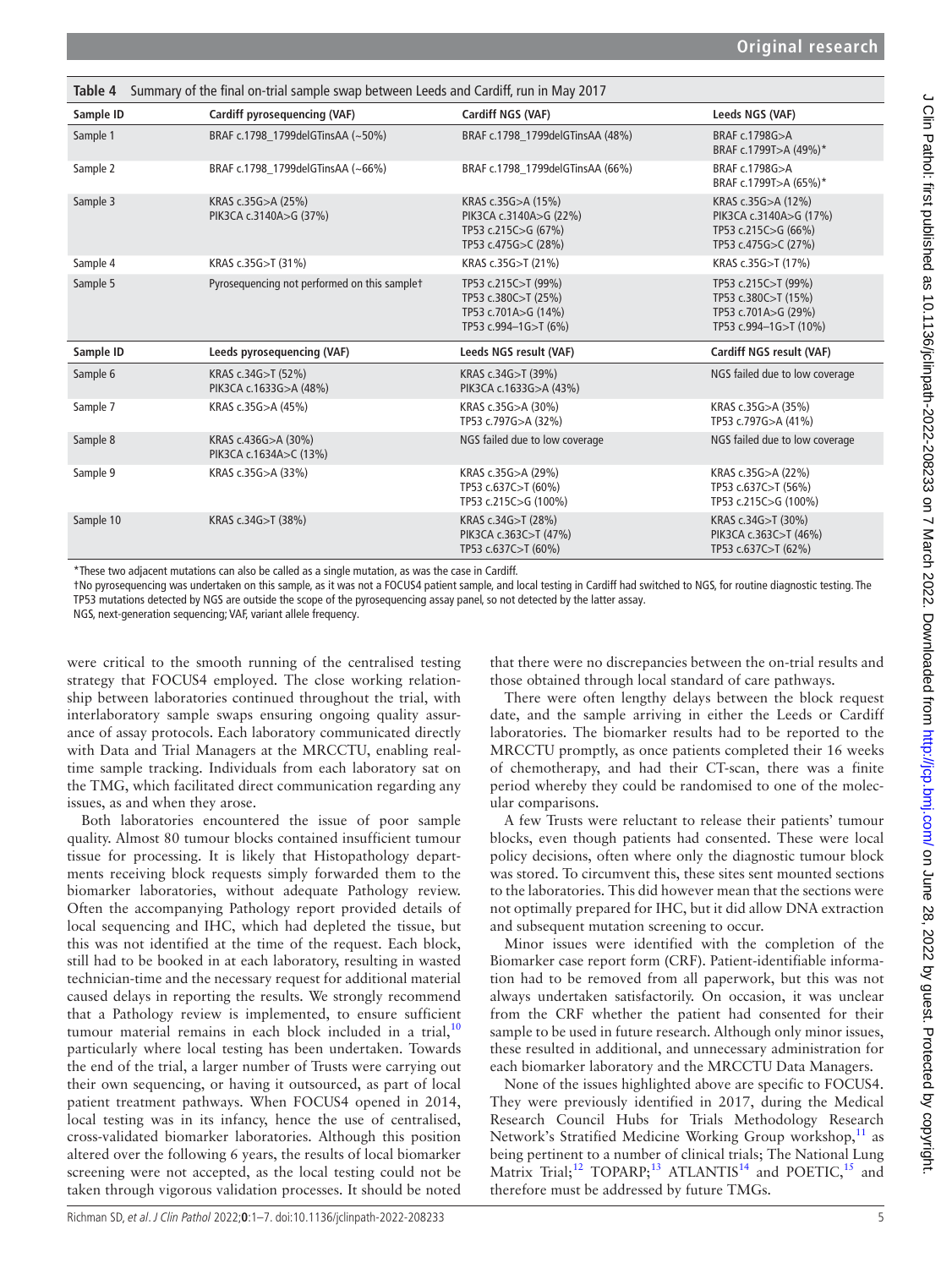The negative aspects of our centralised testing approach were outweighed by the benefits. Through the pretrial validation and interlaboratory sample swaps, we demonstrated consistent assay robustness, as evidenced by the low assay failure rates. Clinical studies seldom publish assay failure rates, although our two biomarker laboratories undertook *RAS* and *BRAF* testing on the FOCUS3 trial, where an assay failure rate of 3.9% was reported.<sup>[7](#page-5-5)</sup> This is almost identical to the  $4%$  pyrosequencing failure rate reported in TRIBE,<sup>16</sup> which was the result of insufficient tissue for testing. Comparing these results with studies such as National Cancer Institute of Canada Clinical Trials group Study BR.21,[17](#page-6-6) which reported successful *KRAS* mutation analysis in 206/230 (89.6%) of NSCLC samples, we are clearly demonstrating a successful optimisation and validation strategy.

FOCUS4-C required the move to NGS, to enable the complete gene sequencing of *TP53*. The flexibility afforded us, in combination with the interlab optimisation and validation, resulted in a smooth transition to the new technology.

The biomarker laboratories provided a unique insight into trial documentation issues. The original Biomarker CRF was a two-sided document. On occasion, it was unclear whether the patient had consented for their tumour sample to be used in future research, as the tick-box (on page 2), remained blank. Without this knowledge, the block could not be cored and added into a tissue microarray (TMA), because if consent was subsequently not given, it is almost impossible to remove individual cores without destroying a TMA. Working with the MRCCTU, the form was redesigned, to a single-page document, resulting in no further ambiguity.

Work is now underway on planned blood-based translational research. Both laboratories are currently optimising cfDNA extraction and subsequent analysis pipelines, to make full use of this valuable sample resource. It is planned that patient clinical data will be stored under ethics with the Stratification in COloRecTal cancer (S:CORT) consortium [\(https://www.s-cort.](https://www.s-cort.org/) [org/](https://www.s-cort.org/)), making it available to external researchers for further interrogations. Additional in-depth analysis of the FOCUS4-C cohort has already been undertaken through S:CORT, and this will also be made available.

Overall, our centralised approach to biomarker testing was undoubtedly successful. Having a second laboratory to take over testing, if any issues arose, such as equipment failure, or staff

## **Take home messages**

- ► Worldwide, many clinical trials are currently recruiting participants, where the results of prospective biomarker assays determine randomisation. The data generated by the trial laboratory is often unpublished, and their valuable experiences overlooked. Here we report on behalf of the two centralised biomarker laboratories, who undertook sample processing throughout the FOCUS4 mCRC clinical trial.
- $\triangleright$  We provide detailed information on not only the biomarker assay results, and our on-trial sample swap quality control procedures, but also highlight both logistical and practical issues, which will act as learning points for future trials. The benefits of centralising the FOCUS4 biomarker testing are also discussed.
- In addition to highlighting problems encountered during the trial, by the centralised laboratories, we provide helpful insights and suggestions that we recommend are implemented in future clinical studies.

sickness in one laboratory, ensured that patients were randomised within the required timeframes. The work undertaken by laboratories, often goes unnoticed, however during FOCUS4, both laboratories were always acknowledged. The processing of multiple assays and reporting of almost 1200 tumour samples was a significant undertaking, and being recognised as an important stakeholder is something that should be replicated in other clinical trials.

## **Handling editor** Runjan Chetty.

**Contributors** SDR, HR, BJ, TSM, RB, PQ and RA conceived and designed the study; SDR, GH, HR, NG, RD, LW, JD, RW, EY, LB and RB carried out data collection and assembly; SDR, HR, RD, RW, EY, LB, RB, PQ and RA undertook data analysis and interpretation. All authors were involved in the writing of this manuscript and approving the final submitted version. SDR acts as guarantor.

**Funding** FOCUS4 was funded by both the Medical Research Council (MRC) / NIHR Efficacy and Mechanism Evaluation (EME) Programme and Cancer Research UK.

**Competing interests** None declared.

**Patient consent for publication** Not applicable.

**Ethics approval** The study itself is not a clinical trial, but reports on the biomarker analyses from The FOCUS4 clinical trial. The trial was approved by the UK National Ethics Committee Oxford (13/SC/0111), the MHRA (CTA: 20363/0400/001) and EudraCT (2012-005111-12). Participants gave informed consent to participate in the study before taking part.

**Provenance and peer review** Not commissioned; internally peer reviewed.

**Data availability statement** Data are available on reasonable request. The sequencing data analysed during this study are available from the corresponding author on reasonable request.

**Open access** This is an open access article distributed in accordance with the Creative Commons Attribution 4.0 Unported (CC BY 4.0) license, which permits others to copy, redistribute, remix, transform and build upon this work for any purpose, provided the original work is properly cited, a link to the licence is given, and indication of whether changes were made. See: [https://creativecommons.org/](https://creativecommons.org/licenses/by/4.0/) [licenses/by/4.0/.](https://creativecommons.org/licenses/by/4.0/)

### **ORCID iD**

Susan D Richman<http://orcid.org/0000-0003-3993-5041>

# **REFERENCES**

- <span id="page-5-0"></span>1 Middleton G, Brown S, Lowe C, et al. A randomised phase III trial of the pharmacokinetic biomodulation of irinotecan using oral ciclosporin in advanced colorectal cancer: results of the Panitumumab, Irinotecan & Ciclosporin in COLOrectal cancer therapy trial (PICCOLO). [Eur J Cancer](http://dx.doi.org/10.1016/j.ejca.2013.06.017) 2013;49:3507-16.
- 2 Seymour MT, Brown SR, Middleton G, et al. Panitumumab and irinotecan versus irinotecan alone for patients with KRAS wild-type, fluorouracil-resistant advanced colorectal cancer (Piccolo): a prospectively stratified randomised trial. [Lancet Oncol](http://dx.doi.org/10.1016/S1470-2045(13)70163-3) 2013;14:749–59.
- <span id="page-5-1"></span>3 Kaplan R, Maughan T, Crook A, et al. Evaluating many treatments and biomarkers in oncology: a new design. [J Clin Oncol](http://dx.doi.org/10.1200/JCO.2013.50.7905) 2013;31:4562-8.
- <span id="page-5-2"></span>4 Adams R, Brown E, Brown L, et al. Inhibition of EGFR, HER2, and HER3 signalling in patients with colorectal cancer wild-type for BRAF, PIK3CA, KRAS, and NRAS (FOCUS4-D): a phase 2-3 randomised trial. [Lancet Gastroenterol Hepatol](http://dx.doi.org/10.1016/S2468-1253(17)30394-1) 2018;3:162–71.
- <span id="page-5-3"></span>5 Adams RA, Fisher DJ, Graham J, et al. Capecitabine versus active monitoring in stable or responding metastatic colorectal cancer after 16 weeks of first-line therapy: results of the randomized FOCUS4-N trial. [J Clin Oncol](http://dx.doi.org/10.1200/JCO.21.01436) 2021;39:JCO2101436:3693-704.
- <span id="page-5-4"></span>6 Seligmann JF, Fisher DJ, Brown LC, et al. Inhibition of WEE1 Is Effective in TP53 and RAS-Mutant Metastatic Colorectal Cancer: A Randomized Trial (FOCUS4-C) Comparing Adavosertib (AZD1775) With Active Monitoring. [J Clin Oncol](http://dx.doi.org/10.1200/JCO.21.01435) 2021;39:JCO2101435:3705–15.
- <span id="page-5-5"></span>7 Maughan TS, Meade AM, Adams RA, et al. A feasibility study testing four hypotheses with phase II outcomes in advanced colorectal cancer (MRC FOCUS3): a model for randomised controlled trials in the era of personalised medicine? [Br J Cancer](http://dx.doi.org/10.1038/bjc.2014.182) 2014;110:2178–86.
- <span id="page-5-6"></span>8 Richman SD, Adams R, Quirke P, et al. Pre-trial inter-laboratory analytical validation of the FOCUS4 personalised therapy trial. [J Clin Pathol](http://dx.doi.org/10.1136/jclinpath-2015-203097) 2016;69:35-41.
- <span id="page-5-7"></span>9 Brown LC, Graham J, Fisher D, et al. Experiences of running a stratified medicine adaptive platform trial: challenges and lessons learned from 10 years of the FOCUS4 trial in metastatic colorectal cancer. [Clinical Trials](http://dx.doi.org/10.1177/17407745211069879) 2022:174077452110698.
- <span id="page-5-8"></span>10 Jasani BHR, Taylor CR. Role of pathologist in precision cancer diagnosis. Precision Cancer Medicine: Springer, 2021.